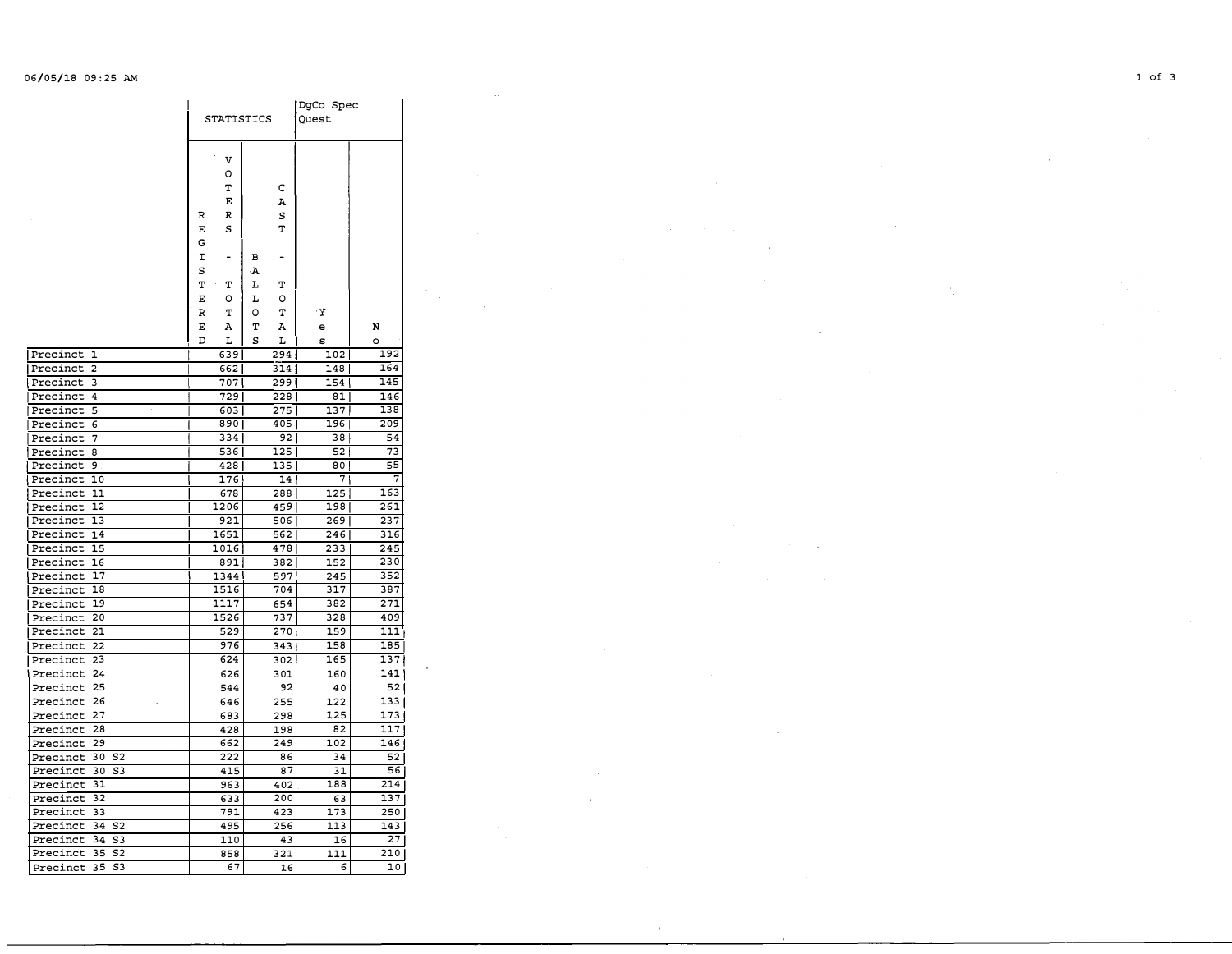## 06/05/18 09:25 AM /05/18 09,25 AM **2 of 3**

| Precinct<br>36                      | 724      | 247 | 104 | 143              |
|-------------------------------------|----------|-----|-----|------------------|
| 37<br>Precinct                      | 1082     | 370 | 154 | 216              |
| 38<br>Precinct                      | 1440     | 590 | 257 | 333              |
| Precinct<br>39                      | 881      | 317 | 129 | 188              |
| 40<br>Precinct                      | 712      | 277 | 107 | 170              |
| 41<br>S3<br>H46<br>Precinct         | 1464     | 575 | 247 | 328              |
| Precinct<br>41<br>S3<br>H45         | 1        | 1   | 0   | 1                |
| Precinct<br>41<br>S2<br>H46         | 28       | 5   | 3   | 2                |
| LAW000414                           | $\Omega$ | O   | O   | 0                |
| Precinct<br>42<br>H46               | 351      | 109 | 38  | 71               |
| Precinct<br>42<br>H45               | 421      | 179 | 77  | 102              |
| CC1<br>43<br>Precinct               | 616      | 301 | 161 | 140              |
| Precinct<br>43<br>CC <sub>3</sub>   | 949      | 399 | 222 | 176              |
| Precinct<br>44<br>H45               | 644      | 271 | 132 | 139              |
| H44<br>Precinct<br>44               | 426      | 231 | 112 | 119              |
| Precinct<br>45                      | 1369     | 647 | 329 | 318              |
| Precinct<br>46<br>S3                | 1730     | 639 | 310 | 329              |
| 47<br>Precinct                      | 557      | 270 | 140 | 130              |
| 48<br>Precinct                      | 1277     | 684 | 374 | 310              |
| 49<br>Precinct                      | 1477     | 731 | 399 | 332              |
| 50<br>Precinct                      | 1427     | 438 | 221 | 217              |
| Precinct<br>51                      | 475      | 246 | 132 | 114              |
| Precinct<br>52                      | 637      | 189 | 85  | 104              |
| Precinct<br>53<br>H10               | 625      | 253 | 122 | 131              |
| Precinct<br>53<br>H42               | 720      | 258 | 127 | 131              |
| Precinct<br>54                      | 1043     | 318 | 168 | 149              |
| Precinct<br>55<br>S3<br>H45         | 201      | 86  | 45  | 41               |
| 55<br>Precinct<br>S3<br>H46         | 70       | 20  | 11  | 9                |
| Precinct<br>55<br>S2<br>H45         | 36       | 16  | 7   | 9 <sup>1</sup>   |
| Precinct<br>56<br>S19               | 919      | 450 | 231 | 219              |
| Precinct<br>56<br>S2                | 168      | 77  | 35  | 42               |
| Precinct<br>57<br>S <sub>2</sub>    | 662      | 272 | 145 | 127              |
| S <sub>19</sub><br>Precinct<br>57   | 182      | 83  | 36  | 46               |
| Precinct<br>58                      | 277      | 98  | 46  | 52               |
| Precinct<br><b>H54</b><br>59        | 266      | 102 | 51  | 51               |
| Precinct<br>59<br>H45               | 354      | 181 | 79  | $\overline{1}02$ |
| Precinct<br>60                      | 1001     | 398 | 218 | 180              |
| Precinct<br>61                      | 1360     | 463 | 214 | 249              |
| Precinct<br>62                      | 1254     | 480 | 239 | 241              |
| Precinct<br>63                      | 837      | 359 | 142 | 216              |
| H45<br>Precinct<br>64               | 272      | 122 | 52  | 70               |
| Precinct<br>64<br>H46               | 1        | 1   | 1   | 0                |
| Precinct<br>65<br>H10               | 569      | 280 | 133 | 147              |
| 65<br>H46<br>Precinct               | 10       | 10  | 5   | 5                |
| 66<br>S19 H45<br>Precinct           | 272      | 142 | 68  | 74               |
| 66<br>Precinct<br>S3<br>H44         | 0        | 0   | 0   | 0                |
| Precinct<br>66<br>S3<br>H45         | 3        | 1   | 1   | 0                |
| Precinct<br>66<br>S19<br>H10        | 336      | 183 | 82  | 101              |
| 66<br>S3<br>H10<br>Precinct         | 211      | 117 | 42  | 75               |
| 67<br>S19<br><b>H54</b><br>Precinct | 426      | 181 | 69  | 112              |
| S19 H45<br>Precinct<br>67           | 428      | 246 | 120 | 126              |
| 67<br>Precinct<br>S3<br>H45         | 95       | 36  | 11  | 25               |
| 67<br>Precinct<br>S3<br>H54         | 103      | 39  | 12  | 27               |
| 70<br>Precinct                      | 17       | 8   | 2   | 6                |
| Precinct<br>71                      | 1346     | 593 | 314 | 279              |
| 74<br>Precinct                      | 1250     | 551 | 264 | 286              |
| Precinct<br>76                      | 36       | 12  | 3   | ا 9              |
|                                     |          |     |     |                  |

 $\omega$ 

 $\bar{q}$